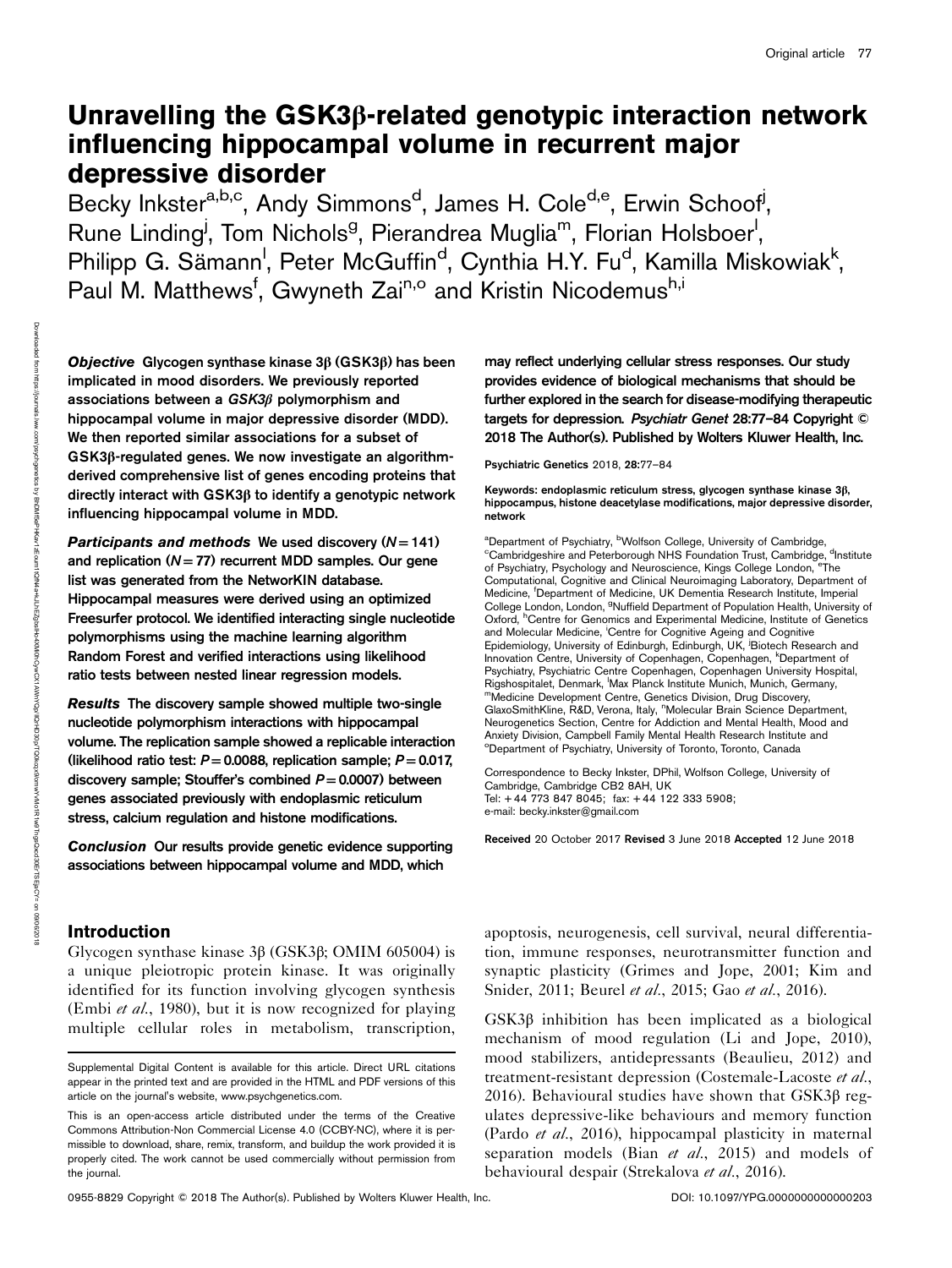We previously carried out brain-wide analyses that identified associations between hippocampal volume and a functional GSK3β polymorphism (rs6438552) in major depressive disorder (MDD) patients (Inkster et al., 2009). We subsequently reported brain structural associations with a subset of genes that biologically interact with GSK3β (Inkster et al., 2010).

We now examine a comprehensive list of genes that encode proteins that directly interact with GSK3β. We focused on the right hippocampal volume as the phenotype because of previous, region-specific results in the right hippocampus of gene-by-MDD effects of GSK3b-related and several canonical Wnt signalling pathway-related single nucleotide polymorphisms (SNPs) (Inkster et al., 2009, 2010). Independent of this, the same segmentation technique as that applied here has been used widely in largescale imaging genetic studies on the hippocampus (Hibar et al., 2015, 2017) and in prospective meta-analyses on MDD (Schmaal et al., 2016). Our aim is to identify a GSK3β-related genotypic interaction network influencing hippocampal volume in MDD patients using machine learning methods (Nicodemus et al., 2010a, 2010b) applied to discovery and replication samples (Cohen-Woods et al., 2009; Inkster et al., 2009).

# Participants and methods The discovery sample

# Major depressive disorder patients

The discovery sample included 145 patients with recurrent MDD described in detail elsewhere (Inkster et al., 2009, 2010). In brief, MDD patients belonged to a cohort of 1022 recurrent MDD patients and 1000 healthy controls (Tozzi et al., 2008). The recruiting hospital obtained approval from the Research Ethical Board. Patients were assessed primarily at the Max Planck Institute of Psychiatry, Munich, Germany. Patients with bipolar disorder, mood incongruent psychotic symptoms, a lifetime history of drug use or diagnosis of drug dependency, depression secondary to alcohol or substance abuse or depression as a result of medical illnesses or use of medications were not included in the study. Age and sex demographics are summarized in Table 1.

# Structural brain imaging MRI acquisition

High-resolution T1-weighted MRIs were acquired on a 1.5-T General Electric scanner (Signa, later upgraded to Signa Excite; Waukesha, Wisconsin, USA), inversion recovery prepared spoiled gradient echo recalled with a field-ofview of  $22 \times 22$  cm<sup>2</sup>, a matrix of  $256 \times 256$ , 124 sagittal slices and a resulting voxel size of  $(1.2 – 1.4) 0.9 \times 0.9$  mm<sup>3</sup> (time to repetition, 10.3 ms; echo time, 3.4 ms; flip angle 20°).

## **FreeSurfer**

We used FreeSurfer (<http://surfer.nmr.mgh.harvard.edu>) to create an optimized protocol to derive right hippocampal

Table 1 Demographics for the discovery and replication imaging genetics samples

| Samples                                 | <b>Discovery</b> | Replication        |  |
|-----------------------------------------|------------------|--------------------|--|
| N                                       | 141              | 69                 |  |
| Right hippocampal volume<br>[mean (SD)] | 4150.8 (387.7)   | 3950.7 (473.8)*    |  |
| Female $[n (%)]$                        | 86 (61.0)        | 48 (69.6)          |  |
| Age [mean (SD)]                         | 49.2 (13.3)      | 48.5(8.1)          |  |
| ICV (SD)                                | 1506774 (160739) | 1473 184 (235 564) |  |
| MRI coil upgrade $[n (%)]$              | 36 (25.5)        | NA                 |  |

ICV, intracranial volume; NA, not available.

\*The mean right hippocampal volume was significantly larger in the discovery sample versus the replication sample (t-test,  $P=0.0029$ ). No other significant differences were observed (all  $P > 0.05$ , uncorrected). We did not analyse antidepressant medication effects because of missing data across samples and because of the large heterogeneity in medications used.

volume measures. The *recon-all* command was used to process each T1 image. This process involves the removal of nonbrain tissue using a hybrid watershed/surface deformation procedure, intensity normalization, automated transformation to the Talairach atlas and segmentation of the subcortical grey matter nuclei.

#### Image quality control

The sample originally included 193 patients. Previous quality control (QC) procedures reduced this number to 145 (detailed in Inkster et al., 2009). In this study, FreeSurfer images were inspected visually to ensure accuracy of registration and segmentation procedures. The sample was reduced to 141 [three patients were excluded with  $\pm 3$  SD and one with a missing value for the covariate, intracranial volume (ICV)]. The QC measures that we applied were consistent across the discovery and replication samples. We did, however, observe a difference in the percentage of participants lost to QC across the two cohorts (~26% in the discovery sample vs. 10% in the replication sample). This could be related to site-specific participantrelated issues (i.e. increased head motion at this site) or differences in the scanner data collection process or software packages used, etc.

#### The replication sample

## Major depressive disorder patients

The replication sample included 77 recurrent MDD patients recruited at the Institute of Psychiatry, Psychology and Neuroscience, King's College London, UK. Patients had previously participated in genetic association studies (Uher et al., 2008; Cohen-Woods et al., 2009) and imaging genetics studies (Cole et al., 2011, 2013). The Bexley and Greenwich NHS Research Ethics Committee approved this study. Patients had experienced two or more depressive episodes of at least moderate severity, separated by at least 2 months of remission. The diagnosis was made using the Schedules for Clinical Assessment in Neuropsychiatry interview (Wing et al., 1990) according to the Diagnostic and Statistical Manual of Mental Disorders, 4th ed. (DSM-IV) criteria. Exclusions were made if the patient, or a first-degree relative, ever fulfilled the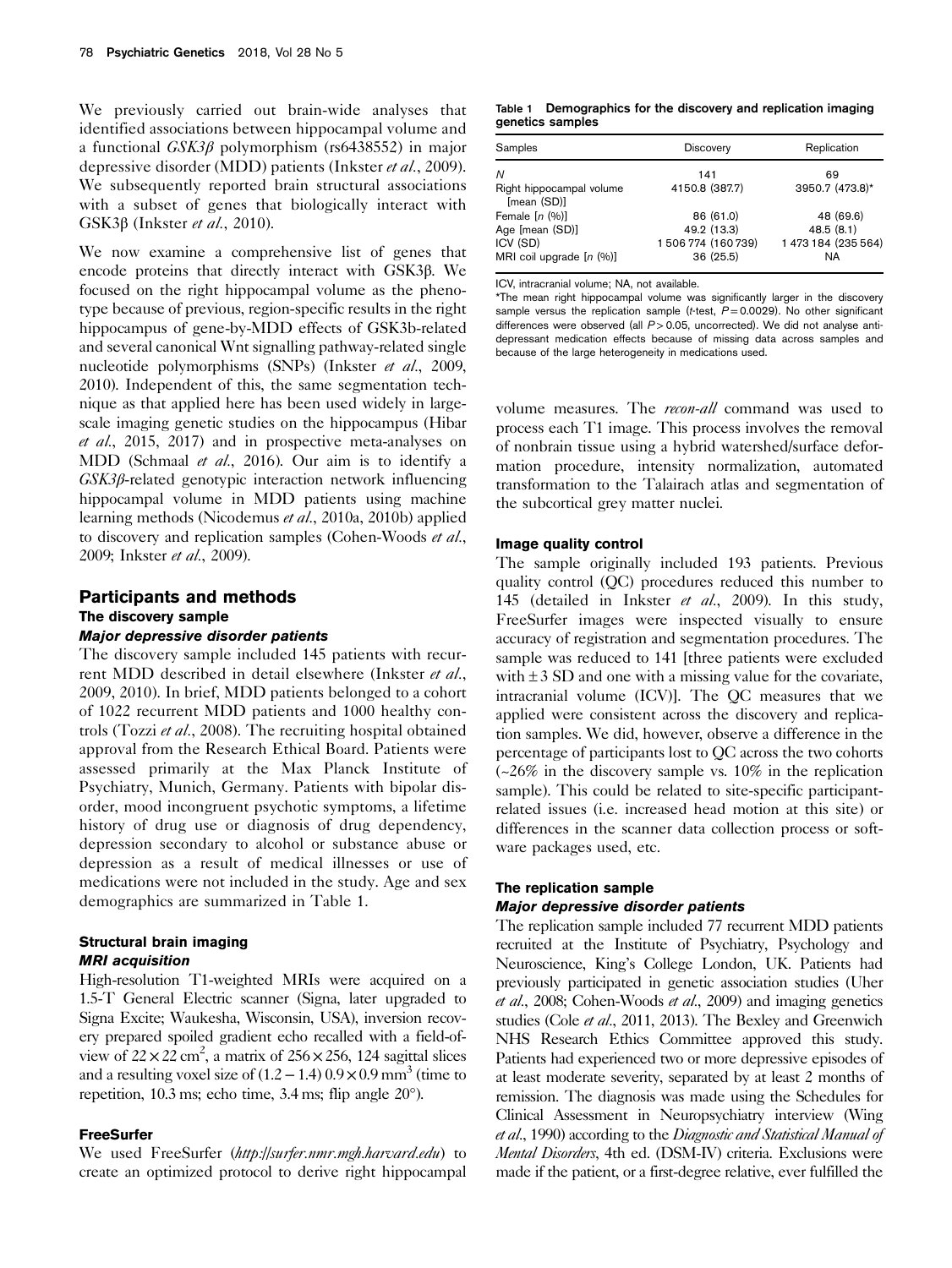criteria for mania, hypomania, schizophrenia or mood incongruent psychosis, had a diagnosis of any neurological disorder or other condition known to affect brain structure or function. Other exclusion criteria included a lifetime diagnosis of alcohol or substance abuse, depression only secondary to medical illness or medication, a diagnosis of mania or psychosis in first-degree or second-degree relatives or a contraindication to MRI. Age and sex demographic details are described in Table 1.

# Structural brain imaging

# MRI acquisition, freesurfer and image quality control

Magnetization-Prepared Rapid Gradient Echo T1-weighted scans were collected at the Institute of Psychiatry, King's College London, on a 1.5 T Signa HDx system (General Electric, Boston, Massachusetts, USA). Acquisition parameters were as follows: echo time=3.8 ms, repetition time=8.59 ms, flip angle=8°, field-of-view=24 cm  $\times$  24 cm, slice thickness =  $1.2$  mm, number of slices = 180 and image matrix= $256 \times 256$ . We used the same FreeSurfer protocol as that described in the discovery sample.

## GSK3β network gene list

Our GSK3β gene network list (Supplementary Table S1, Supplemental digital content 1, <http://links.lww.com/PG/A206>) was derived using the NetworKIN algorithm from Linding et al. (2007); <http://networkin.lindinglab.org>, which integrates consensus substrate motifs (NetPhorest) with context modelling (STRING) to improve the prediction of cellular kinase–substrate relations (Linding et al., 2007). Gene boundaries were as given in NCBI Gene and dbSNP.

# Genetic data

## The discovery sample

Whole-genome scan genotypes were obtained following the QC procedures described elsewhere (Tozzi et al., 2008; Muglia et al., 2010). In brief, genotypes were obtained using two-channel signal intensity data, corresponding to the two alleles at each SNP that were evaluated using Beadstudio 3.1 (Illumina Inc., San Diego, California, USA). The initial genotype calls were generated using the cluster file. The wholegenome association analysis of the full sample of patients and controls produced a genomic control of  $\lambda = 1002$  (Muglia *et al.*, 2010). The data were imputed as part of the Psychiatric Genomics Consortium MDD genome-wide association study to HapMap3 reference sequence using the utah residents with northern and western European ancestry from the CEPH collection and Toscani in Italia populations. Of the 271 genes in the network, we removed nonautosomal genes  $(N=9)$  and genes that contained no SNPs  $(N=10)$ (Supplementary Table 1, Supplemental digital content 1, <http://links.lww.com/PG/A206>). Gene boundaries were as given in NCBI Gene and dbSNP. A total of 8846 SNPs were available in the 252 genes. Hard-called genotypes from dosage data were used in the

interaction analyses, with a dosage hard call threshold of 0.8 using PLINK v1.0.7. Missing genotypes (missingness range per individual =  $1.3 - 3.5\%$ ) were imputed using median imputation as the Random Forest (RF) algorithm does not handle missing values. The Hardy– Weinberg Equilibrium threshold  $P$  value was set to 0.001; none were removed. Before analysis with RF, SNPs were linkage disequilibrium (LD)-pruned  $(r^2 = 0.25)$  as strongly correlated predictors can influence the results of RF (Nicodemus and Malley, 2009; Nicodemus et al., 2010c; Nicodemus, 2011), leaving a total of 1155 SNPs for analysis.

# The replication sample

Genotypes were derived from genome-wide microarray data described elsewhere (Lewis et al., 2010). DNA samples were genotyped using the Illumina Human-Hap610-Quad BeadChips (Illumina Inc.) by the Centre National de Genotypage (Evry, France). Patients were excluded on the basis of missingness per individual greater than 1% or abnormal heterozygosity. A single patient was excluded if pairs of patients showed greater than seconddegree relatedness. SNPs were excluded if they showed a departure from Hardy–Weinberg Equilibrium with a P value less than 0.00001. Principal component analysis was carried out using EIGENSTRAT (Price et al., 2006) after QC procedures. Imputation was performed after using LiftOver to map SNPs from hg18 to hg19 coordinates and then the Genotype Harmonizer (Deelin et al., 2014) was used to prepare the genotypes for imputation through alignment to the Haplotype Reference Consortium (McCarthy et al., 2016). Phasing and imputation were completed on the Michigan imputation server (Das et al., 2016) using the Haplotype Reference Consortium reference panel, version r1.1, phasing using Eagle v.2.3 (Loh et al., 2016) with the EUR population. Of the 77 individuals, the following were excluded before analysis: two after failing imaging QC, one with inconsistent sex-versusgenotype data reported, one with non-European ancestry and four after failing genotyping or imputation QC, leaving 69 for analysis.

#### Statistical analyses

Initial analysis of the discovery sample used standard single SNP linear regression models on right hippocampal volume, controlling for age, sex, ICV and head coil upgrade. The discovery sample analysis was carried out using the machine learning algorithm RF (Breiman, 2001), which is designed for high-dimensional data sets, and its variable importance measure, used here, captures the main effects of single predictors as well as complex interactions. This method has successfully identified validated epistasis in the context of IQ in psychosis and in schizophrenia case–control genomics data (Nicodemus et al., 2010a, 2010b). To control for the effects of sex, age, ICV and imaging head coil upgrade in the RF analysis, we regressed these variables of noninterest out on both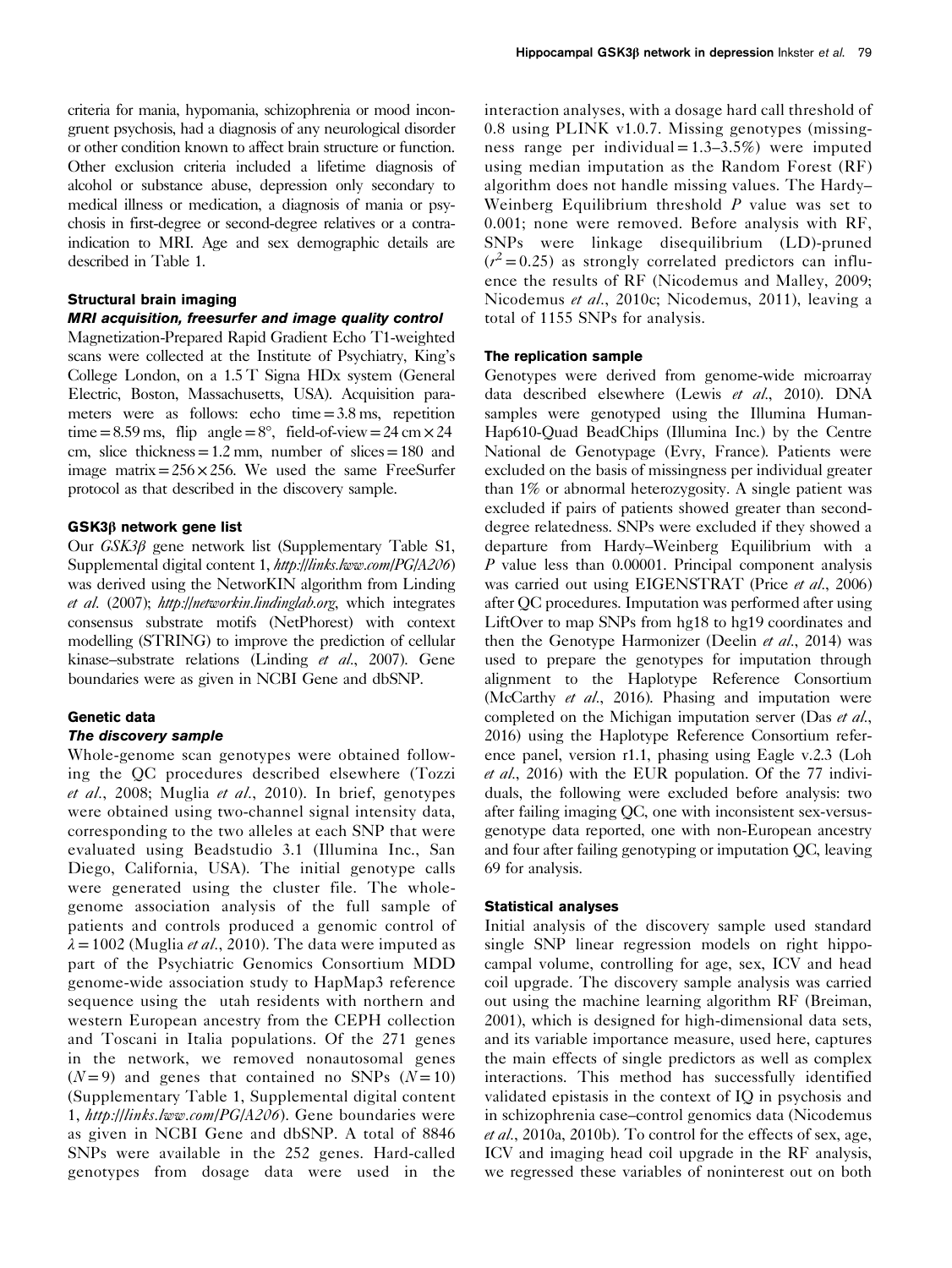



sides of the equation (right hippocampal volume and SNPs) and used the residuals as input as described previously (Zhao et al., 2012). For the RF analysis, the number of variables selected at each split of the tree (mtry) was set to 300 and the number of trees constructed per forest was 1000 (Fig. 1). We used the permutationbased variable importance measure as a measure of association between SNPs and outcome. To obtain stable estimates of the variable importance measures, we re-ran RF on the same data 1000 times, changing the random number seed each time, and used the median of these variable importance values as the final set of variable importance measures (Nicodemus and Malley, 2009). We re-ran the RF algorithm on 1000 sets of data in the discovery sample where the outcome had been permuted randomly to obtain a null distribution of variable importance measures for each SNP (Nicodemus, 2011) to calculate an empirical  $P$  value. The empirical  $P$  value associated with RF variable importance measures was used to determine which SNPs would be tested for a twoway interaction using likelihood ratio tests (LRT) between nested linear regression models:

Full model : Right hippocampal volume

 $\sim \beta_1$  age +  $\beta_2$  sex +  $\beta_3$  ICV +  $\beta_4$ Head coil upgrade  $+\beta_5$  SNP<sub>i</sub>  $+\beta_6$  SNP<sub>i</sub> $+\beta_7$  SNP<sub>i</sub> $\times$ SNP<sub>i</sub>.

Reduced model : Right hippocampal volume

 $\sim \beta_1$  age +  $\beta_2$  sex +  $\beta_3$  ICV +  $\beta_4$ Head\_coil\_upgrade+ $\beta_5$  SNP<sub>i</sub>+ $\beta_6$  SNP<sub>i</sub>.

The 1000 null replicates were used to calculate an empirical experiment-wise  $P$  value for the number of significant LRTs out of the 300 possible two-way interactions from the reduced list provided by RF. Replication was attempted only for those models showing  $P$  values less than 0.05 uncorrected. For the replication sample analyses, linear regression models were used and LRTs between nested models tested the significance of the interaction, just as we had done above for the discovery sample. The replication sample model included sex, age, 10 principal components to control for population stratification and ICV as covariates. Only 19 SNPs from the two-SNP interactions were available; of these, five two-SNP interaction pairs were found where both SNPs were available for analysis (rs12469994–rs2291862, rs12469994– rs939626, rs2291862–rs1052751, rs11780700–rs1052751 and rs939626–rs4387877).

## Expression quantitative trait loci analysis

For all SNPs identified to be associated significantly with hippocampal volume in the RF analysis, we carried out an expression quantitative trait loci analysis using the BRAINEAC database (Ramasamy et al., 2014). The BRAINEAC database has a larger number of brain tissue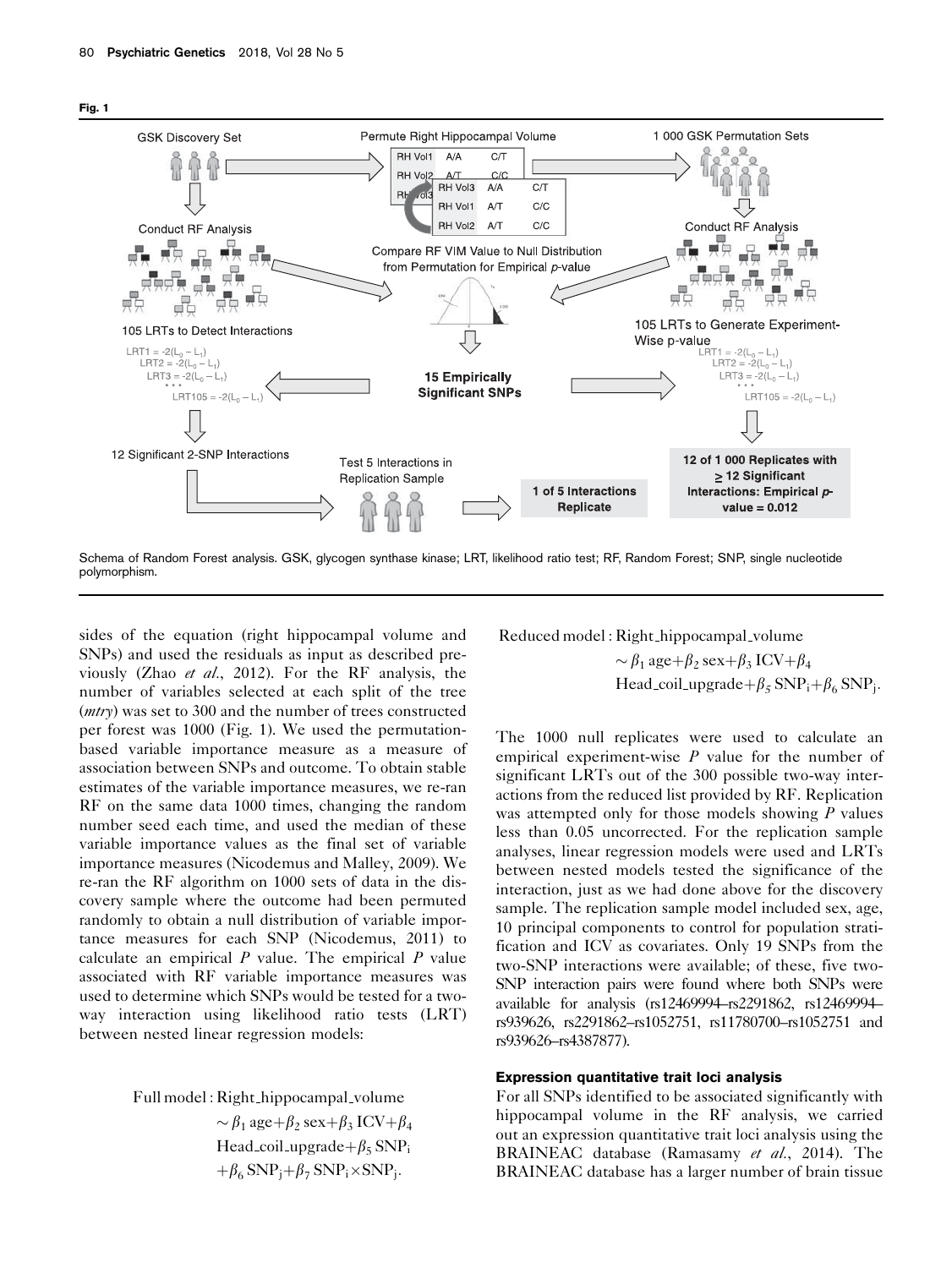samples than Genotype-Tissue Expression (Carithers and Moore, 2015); in addition, BRAINEAC individuals were confirmed to be of European descent, like our sample, and also neuropathologically normal. In contrast, Genotype-Tissue Expression individuals include those who have neurological causes of death.

# Healthy control sample analysis

Replicated interactions in the MDD samples were tested for interaction with 147 healthy control participants available from the discovery sample (Inkster et al., 2009) using the same model and QC protocol. Overall, 153 healthy control participants were available originally for analysis; three did not pass imaging QC, two had missing covariate or genotype values and one was excluded because their right hippocampal volume was greater than 3SDs from the mean of controls.

# Results

# **Demographics**

The mean right hippocampal volume was significantly larger in the discovery sample versus the replication sample (*t*-test,  $P = 0.0029$ ). No other significant differences were observed (all  $P > 0.05$ , uncorrected). We did not analyse antidepressant medication effects because of missing data across samples and because of a large heterogeneity in the medications used.

## Discovery sample

No single SNP was associated significantly with right hippocampal volume in the discovery sample (Supplementary Table S2, Supplemental digital content 2, [http://links.lww.com/](http://links.lww.com/PG/A207) [PG/A207](http://links.lww.com/PG/A207)). The most strongly associated single SNP was rs7364220, an intronic variant in the gene PPARA  $(P=6.36E-05;$  Bonferroni threshold=5.654E −06). RF analysis showed 15 SNPs with empirical  $P$  values less than 0.05 (Table 2) that were then subjected to all possible twoway interaction modelling using linear regression, controlling for age, sex, head coil upgrade and ICV, resulting in 105 tests in the discovery sample. Ten of the 15 of the RF-significant SNPs also had single SNP P values less than 0.05, uncorrected, and all except one SNP were found to participate in one to three two-SNP interactions using LRTs between nested models (Supplementary Table S3, Supplemental digital content 3, <http://links.lww.com/PG/A208>). Histone deacetylase 4 (HDAC4) had two SNPs participating in interactions. Although no two-SNP interaction LRT P value passed correction for multiple testing (Bonferroni-corrected critical value=0.00048), given 105 two-SNP interaction models, the expected number of interactions with a LRT P value less than 0.05 is 5.25; we observed 12 using our SNPs as identified as significant with RF. This excess of LRT P values less than 0.05 was not because of SNPs in LD as SNPs were LDpruned before RF analysis. To obtain an experiment-wise null distribution of the number of interactions with an LRT P value less than 0.05, we re-ran all 105 two-SNP interactions on 1000 null replicates where the phenotype had been

Table 2 Random Forest-identified empirically significant single nucleotide polymorphisms associated with right hippocampal volume in major depressive disorder patients

| <b>SNPs</b> | Single<br>SNP P<br>value | RF<br>empirical<br>$P$ value | Two-SNP<br>interactions<br>(n) | Gene               | Function            |
|-------------|--------------------------|------------------------------|--------------------------------|--------------------|---------------------|
| rs4844550   | $7.53E - 05$             | 0.044                        | $\overline{2}$                 | MAPKAPK2           | Upstream<br>variant |
| rs3791424   | 0.0081                   | 0.021                        | 1                              | HDAC4              | Intron              |
| rs12469994  | 0.003                    | 0.014                        | $\mathbf{2}$                   | HDAC4              | Intron              |
| rs2291862   | 0.012                    | 0.02                         | 2                              | ITPR1              | Synonymous          |
| rs13083813  | 0.14                     | 0.017                        | $\overline{2}$                 | TGFBR2             | Intron              |
| rs3798290   | 0.058                    | 0.016                        | 1                              | FHL <sub>5</sub>   | Intron              |
| rs4720279   | 0.0052                   | 0.012                        | 1                              | <b>AMPH</b>        | Intron              |
| rs2058502   | 0.0044                   | 0.003                        | 2                              | <b>EGFR</b>        | Intron              |
| rs11780700  | 0.034                    | 0.034                        | $\mathbf{2}$                   | C8orf44.<br>SGK3   | Intron              |
| rs11014511  | 0.0098                   | 0.049                        | 1                              | CACNB <sub>2</sub> | Intron              |
| rs939626    | 0.089                    | 0.01                         | $\mathbf{2}$                   | IGF1R              | Intron              |
| rs1052751   | 0.21                     | 0.004                        | 3                              | PLD <sub>2</sub>   | Synonymous          |
| rs11654719  | 0.0052                   | < 0.001                      | 1                              | <b>PRKCA</b>       | Intron              |
| rs2279103   | 0.18                     | 0.031                        | $\Omega$                       | CTDP1              | Missense            |
| rs4387877   | $7.53E - 0.5$            | 0.002                        | 2                              | PLCB <sub>1</sub>  | Intron              |

Single SNP P values in italics indicate a negative association. RF, Random Forest; SNP, single nucleotide polymorphism.

permuted without replacement using the same model as in the analysis of the observed data. Twelve of the 1000 replicates showed at least 12 interactions with an LRT P value less than 0.05 (empirical experiment-wise  $P = 0.012$ ).

#### Replication sample

Five interaction models were taken forward for testing in the replication sample. One interaction model was replicated showing the same direction of effect. The model included HDAC4 rs12469994 and ITPR1 rs2291862, the most significant interaction in the original discovery sample. Individuals who carried more copies of minor alleles at both SNPs showed a significant decrease in hippocampal volume in both the discovery and the replication samples (replication sample LRT  $\vec{P} = 0.0088$ ,  $\Delta r^2 = 0.027$ ; and discovery sample LRT  $P = 0.017$ ,  $\Delta r^2 = 0.072$ ). Combining P values across the two independent samples using Stouffer's Z trend (which takes into account the individual  $P$  values, the sample size and the direction of effect) led to a combined  $P$ value of 0.0007 for the HDAC4–ITPR1 interaction.

#### Healthy control sample analysis

The replicated interaction in the MDD samples between HDAC4 and ITPR1 was tested for interaction using 147 healthy control participants available from the discovery sample (Inkster et al., 2009) using the same model and QC protocol (see the Participants and Methods section for details). The LRT between nested models, testing for interaction effects, was not significant  $(P = 0.77)$ . In addition, the main effects for both SNPs were also not significant in the full model or in the model with main effects and no interaction term (all  $P > 0.83$ ).

#### Expression quantitative trait loci analysis

Our analysis showed a significant association between the SNP identified in our study, rs2291862, and ITPR1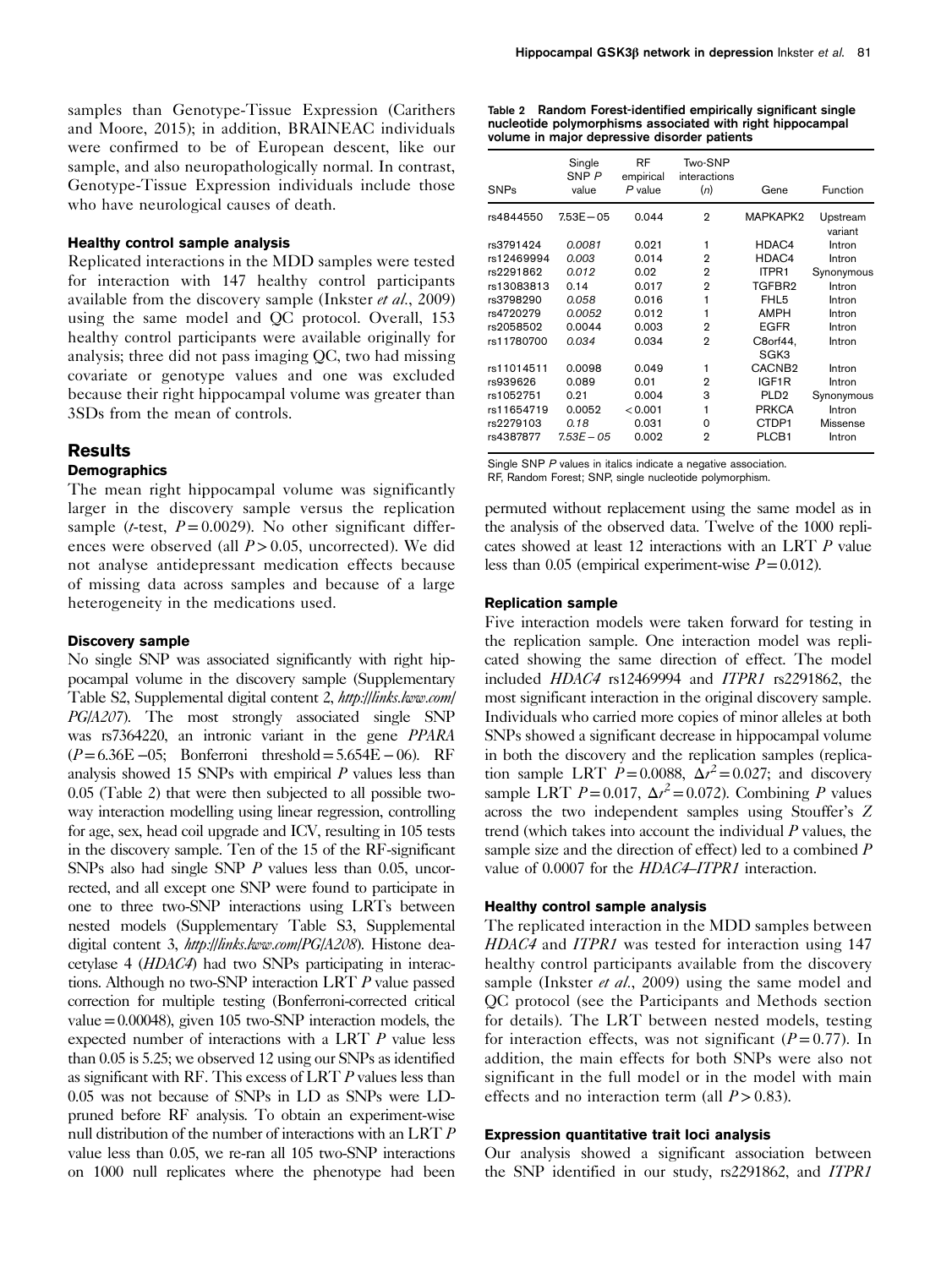hippocampal expression  $(P=0.0045)$  as well as the SNP, rs12469994, associated with HDAC4 hippocampal gene expression ( $P = 0.017$ ). We also observed that rs12469994 was related to ASB1 gene expression; however, it is unclear as to how this relates to our findings. A full set of results can be found in Supplementary Table 4 (Supplemental digital content 4, <http://links.lww.com/PG/A209>).

# **Discussion**

Our study aimed to identify a GSK3β-related genotypic interaction network influencing hippocampal volume in MDD using a comprehensive list of known proteins that bind to GSK3β. Using two independent imaging genetics recurrent MDD data sets, we confirmed a significant genotypic interaction (with hippocampal volume) in genes linked to endoplasmic reticulum (ER) stress, calcium regulation and histone deacetylase modifications.

Our findings are important for several reasons. This is the first psychiatric imaging genetics study to systematically examine a comprehensive list of genes with direct biological GSK3β interactions. It is therefore the first examination of putative genotypic combinations amongst this network. We used a machine learning algorithm in the discovery sample that explicitly models both genetic main effects and interactions through creating recursively partitioned trees. Given that these genes interact physically in this biological network, we hypothesized that an epistatic effect may be present. We did not observe any single SNP effects that were significant after multiple testing, whereas we discovered and replicated a two-SNP interaction between HDAC4 and ITPR1 that was associated with decreased hippocampal volume among MDD patients carrying putative 'risk' alleles at both SNPs.

Inositol 1,4,5-triphosphate receptor, type 1 (ITPR1; OMIM 147265), is a calcium channel that regulates the release of calcium from the ER (Yamada et al., 1994). The ER contains the largest reservoir of calcium in the cell. It is also responsible for the correct folding of proteins before their delivery into the cytoplasm. When the ER system is stressed, a large amount of calcium is released into the cytoplasm, which can lead to apoptosis. Our identification of ITPR1 can be interpreted using the framework proposed by Gold et al. (2013), suggesting that impaired ER stress responses play a role in depression. Our study adds to the literature of genetic associations with ER stress and mood disorders (Kakiuchi et al., 2003, 2007; Grunebaum et al., 2009; Hayashi et al., 2009; Nevell et al., 2014), in particular, the discovery of an ITPR1 gene variant that was amongst the most significant SNPs in an MDD genome-wide association study meta-analysis (Muglia *et al.*, 2010).

The unfolded protein response (UPR) system is a cellular defensive mechanism activated in response to ER-related protein misfolding. Timberlake and Dwivedi (2016) investigated the role of the UPR system in depression. The authors reported hippocampal upregulation of two critical

UPR markers (GRP78 and GRP94) in rats with learned helplessness. GRP78 and GRP94 are highly involved in apoptosis and inflammation. Evidence has implicated these processes in the aetiology of depression (Jope et al., 2016; Mechawar and Savitz, 2016). Additional evidence showed that mood disorders may involve mechanisms related to ITPR, ER stress and GSK3β signalling, albeit using an endothelial cell degeneration model in prefrontal cortical tissue (Kurauchi et al., 2016). Therefore, maintaining an efficient ER stress response and UPR system may play a role in the treatment of mood disorders.

HDAC4 was another gene identified in our study. HDAC4 regulates gene transcription by interacting with transcription factors, signal transduction molecules and HDAC3 to carry out many cellular functions, such as proliferation, differentiation, neuronal survival and synaptic plasticity (Wu et al., 2016). Hobara et al. (2010) reported increased HDAC4 mRNA expression in patients with unipolar and bipolar depression. In addition, Sarkar et al. (2014) reported that viral-mediated hippocampal HDAC4 overexpression was associated with a significant increase in depression-like behaviour in a preclinical model.

Our findings may be relevant for developing future hypotheses involving cognitive impairments in MDD, especially given previous evidence implicating  $GSK3\beta$  in cognition (O'Leary and Nolan, 2015). For example, the ER stress inhibitor, tauroursodeoxycholic acid, may alleviate dysfunction of cognition (Cai et al., 2015) and preclinical evidence has shown that ER stress-induced hippocampal apoptosis and cognitive impairments were inhibited by pretreatment with the ER stress inhibitor, salubrinal (Zhang et al., 2014; Ge et al., 2015). Salubrinal has been shown to exert neuroprotective effects (Rubovitch et al., 2015), but it has not been tested in human clinical trials. HDAC4 may also play a role in cognitive function (Wu et al., 2016). The gold standard and commonly used mood stabilizers for the treatment of bipolar disorder, lithium and divalproate, have been implicated to exert HDAC and GSK3β inhibitory effects. A study by Sharma and Taliyan (2015) showed that cognitive impairments in rats treated with a low-dose combination treatment of lithium and divalproex showed improved spatial learning and memory.

Our findings have direct biological relevance to other molecular targets implicated previously in mood disorder pathophysiology, including the noncoding microRNA precursor, miR-124 (Roy *et al.*, 2017). Higuchi *et al.* (2016) found that miR-124-mediated regulation of HDAC4 and GSK3β hippocampal expression may have implications for chronic stress and depression. miR-124 has been identified as a biological mechanism underlying the effects of erythropoietin treatment, which may be relevant to mood disorder treatment, cognitive improvements and increased hippocampal volume (Inkster et al., 2018). Another related molecular target is peroxisome proliferator-activated receptor γ (PPARG), supported by evidence that PPARG activation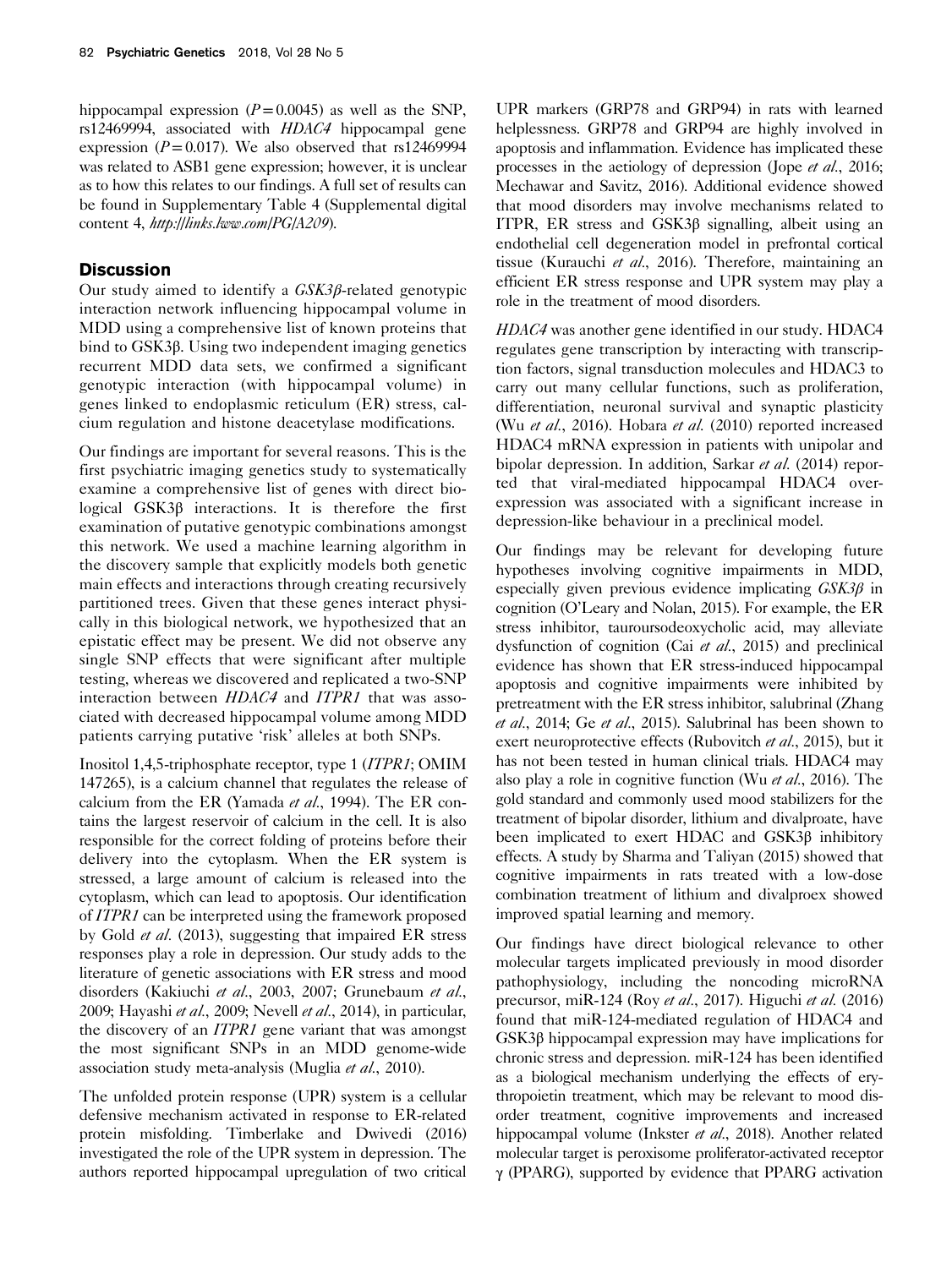Our study has several limitations. Although this work suggests a potential genetic network associated with brain changes in depression with GSK3β, it does not differentiate between whether these MDD-specific genotype-dependent brain structural associations are related to the pathogenesis of MDD or occur as a consequence of disease expression. As there is evidence showing that neuroplastic or neurodegenerative processes cause structural brain changes with depression, stress and pharmacotherapy, this impact of stress, depression and medications may influence hippocampal morphology. We did not test whether these structural changes are specific to major depression. We restricted our analysis to the right hippocampus on the basis of our previous findings (Inkster et al., 2009); however, future work could examine both hippocampi and relevant regions in temporal and prefrontal cortices. Both of the samples used in this study involved recurrent MDD patients. Therefore, we could not consider hypotheses related to early-onset MDD or first-episode MDD to delineate disease processes across time; for example, in first-episode MDD patients, the literature suggests that there are no hippocampal volume deficits (Schmaal et al., 2016) and so it remains unknown how or whether our identified biological mechanisms would be involved. We did not have access to high-quality data related to age of onset or illness duration consistently across both samples; however, the literature suggests that its correlation with age is quite strong and so it is unlikely that it would have impacted on our results significantly. Nonetheless, we accept that this is a limitation of our paper. There are neuroimaging methodological differences for generating hippocampal volume measures between our current study (i.e. FreeSurfer software was used to measure the entire volume of the right hippocampus) that differ from our previous study (i.e. a SPM software-based brain-wide voxel-wise clusterbased method was used, which identified a cluster within the right hippocampus; Inkster et al., 2009). Furthermore, we used statistical methodologies in this study that differed from those of our previous work (Inkster et al., 2009, 2010), which adds complexities to interpretation of these findings collectively.

## Conclusion

Our study provides genetic evidence supporting associations between hippocampal volume and recurrent MDD, suggesting that ER stress inhibition and HDAC4 modifications should be explored in the search for diseasemodifying therapeutic targets for depression. They also encourage additional drug classes and medications to be considered, and pharmacogenetic studies and clinical trials should be designed to assist with translating these scientific findings into clinical practice.

# Acknowledgements

The authors thank all the patients and control participants who have participated in this study. They also thank the staff at the Max Planck Institute of Psychiatry, Munich, Germany, who contributed towards this study, and to colleagues at GSK, in particular, Brandon Whitcher, Anil Rao, Khanum Ridler, Federica Tozzi and Emilio Merlo-Pich, for their contributions towards the overall conduct of the study.

K.K.N. was supported by a University of Edinburgh Chancellor's Fellowship. G.Z. was supported by the W. Garfield Weston Doctoral Fellowship and the Canadian Institutes of Health Research Postdoctoral Fellowship, and she is currently supported by the Centre for Addiction and Mental Health Tanenbaum Pharmacogenomics Fund. P.M.M. gratefully acknowledges the generous support of the Edmond J Safra Foundation and Lily Safra, the Imperial College Healthcare Trust Biomedical Reseach Centre and the UK DRI, which was established by the MRC, the Alzheimer's Society and Alzheimers Research UK.

This study was funded by the GlaxoSmithKline & NIHR Biomedical Research Centre for Mental Health.

## Conflicts of interest

B.I., T.N., P.M. and P.M.M. were employees of GlaxoSmithKline when the original data were collected. For the remaining authors, there are no conflicts of interest.

#### References

- Beaulieu JM (2012). A role for Akt and glycogen synthase kinase-3 as integrators of dopamine and serotonin neurotransmission in mental health. J Psychiatry Neurosci 37:7–16.
- Beurel E, Grieco SF, Jope RS (2015). Glycogen synthase kinase-3 (GSK3): regulation, actions, and diseases. Pharmacol Ther 148:114–131.
- Bian Y, Yang L, Wang Z, Wang Q, Zeng L, Xu G (2015). Repeated three-hour maternal separation induces depression-like behavior and affects the expression of hippocampal plasticity-related proteins in C57BL/6N mice. Neural Plast 2015:627837.
- Breiman L (2001). Random forests. Mach Learn 45:5-32.
- Cai F, Liu J, Li C, Wang J (2015). Critical role of endoplasmic reticulum stress in cognitive impairment induced by microcystin-LR. Int J Mol Sci 16:28077–28086.
- Carithers LJ, Moore HM (2015). The Genotype-Tissue Expression (GTEx) Project. Biopreservation and Biobanking 13:307–308.
- Cohen-Woods S, Gaysina D, Craddock N, Farmer A, Gray J, Gunasinghe C, et al. (2009). Depression Case Control (DeCC) Study fails to support involvement of the muscarinic acetylcholine receptor M2 (CHRM2) gene in recurrent major depressive disorder. Human Molecular Genetics 18:1504–1509.
- Cole J, Weinberger DR, Mattay VS, Cheng X, Toga AW, Thompson PM, Fu CHY (2011). No effect of 5HTTLPR or BDNF Val66Met polymorphism on hippocampal morphology in major depression. Genes Brain Behav 10:756–764.
- Cole JH, Boyle CP, Simmons A, Cohen-Woods S, Rivera M, McGuffin P, et al. (2013). Body mass index, but not FTO genotype or major depressive disorder, influences brain structure. Neuroscience 252:109–117.
- Costemale-Lacoste JF, Guilloux JP, Gaillard R (2016). The role of GSK-3 in treatment-resistant depression and links with the pharmacological effects of lithium and ketamine: A review of the literature. Encephale 42:156-164.
- Das S, Forer L, Schönherr S, Sidore C, Locke AE, Kwong A, et al. (2016). Next-generation genotype imputation service and methods. Nat Genet 48: 1284–1287.
- Deelin P, Bonder MJ, van der Velde KJ, Westra HJ, Winder E, Hendriksen D, et al. (2014). Genotype harmonizer: automatic strand alignment and format conversion for genotype data integration. BMC Res Notes 7:901–902.
- Embi N, Rylatt DB, Cohen P (1980). Glycogen synthase kinase-3 from rabbit skeletal muscle. Separation from cyclic-AMP-dependent protein kinase and phosphorylase kinase. Eur J Biochem 107:519–527.